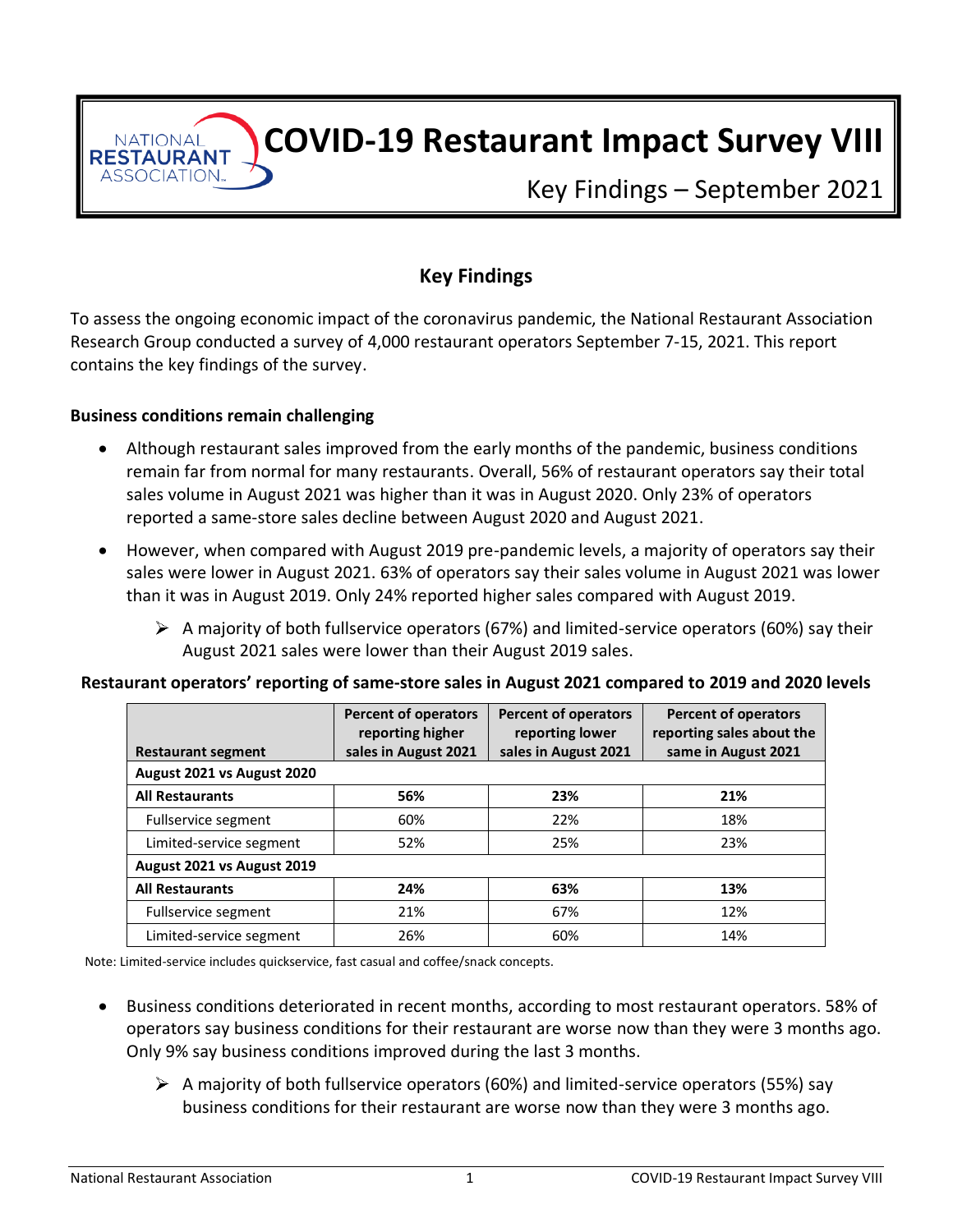## **Many restaurants still not at full capacity**

- Business conditions remain challenging for many restaurants because they are not yet operating at full on-premises capacity. Overall, 44% of operators say their restaurant is not currently open at full capacity for indoor on-premises dining.
	- $\geq 40\%$  of fullservice operators and 49% of limited-service operators say their restaurant is not currently open at full capacity for indoor on-premises dining.
- Among restaurant operators that are not open at the maximum indoor capacity that is currently allowed in their jurisdiction, 71% say it is because they do not have enough employees to adequately staff the restaurant.
	- $\triangleright$  A lack of adequate staffing was the most common reason given by both fullservice operators (81%) and limited-service operators (61%) that are not currently open at the maximum capacity allowed in their jurisdiction.

## **Reasons given why restaurants are not currently open at the maximum indoor capacity allowed**

|                                                         | All         | <b>Fullservice</b> | Limited-service |
|---------------------------------------------------------|-------------|--------------------|-----------------|
| Reason                                                  | restaurants | segment            | segment         |
| Not enough employees to adequately staff the restaurant | 71%         | 81%                | 61%             |
| Too soon from a public health perspective               | 29%         | 24%                | 34%             |
| Uncertainty about future lockdowns or restrictions      | 26%         | 24%                | 28%             |
| Not enough customers to justify reopening               | 21%         | 21%                | 20%             |

Base: Restaurant operators that are not open at the maximum indoor capacity that is currently allowed in their jurisdiction. Notes: Limited-service includes quickservice, fast casual and coffee/snack concepts. Multiple responses were allowed.

## **Delta variant dampened indoor dining**

- The delta variant negatively impacted the restaurant industry in recent weeks, according to most restaurant operators. Overall, 78% of operators say their restaurant experienced a decline in customer demand for indoor on-premises dining in recent weeks, as a result of the increase in coronavirus cases due to the delta variant.
	- $\triangleright$  A strong majority of both fullservice operators (81%) and limited-service operators (75%) say the delta variant led to a decrease in customer demand for indoor on-premises dining.

### **Restaurant operators do not expect a rapid improvement**

- Restaurant operators are not particularly bullish about improving business conditions in the coming months. Only 16% of operators expect their average sales during the next 3 months (September – November) will be higher than they were in August 2021. 55% think their average sales will be lower during the next 3 months, while 29% expect their sales will be about the same as they were in August 2021.
	- $\triangleright$  A majority of both fullservice operators (57%) and limited-service operators (53%) think their average sales during the next 3 months will be lower than they were in August 2021.
- Looking further down the road, most restaurant operators do not expect a return to normal business conditions any time soon. 23% of operators think it will be 7-12 months before business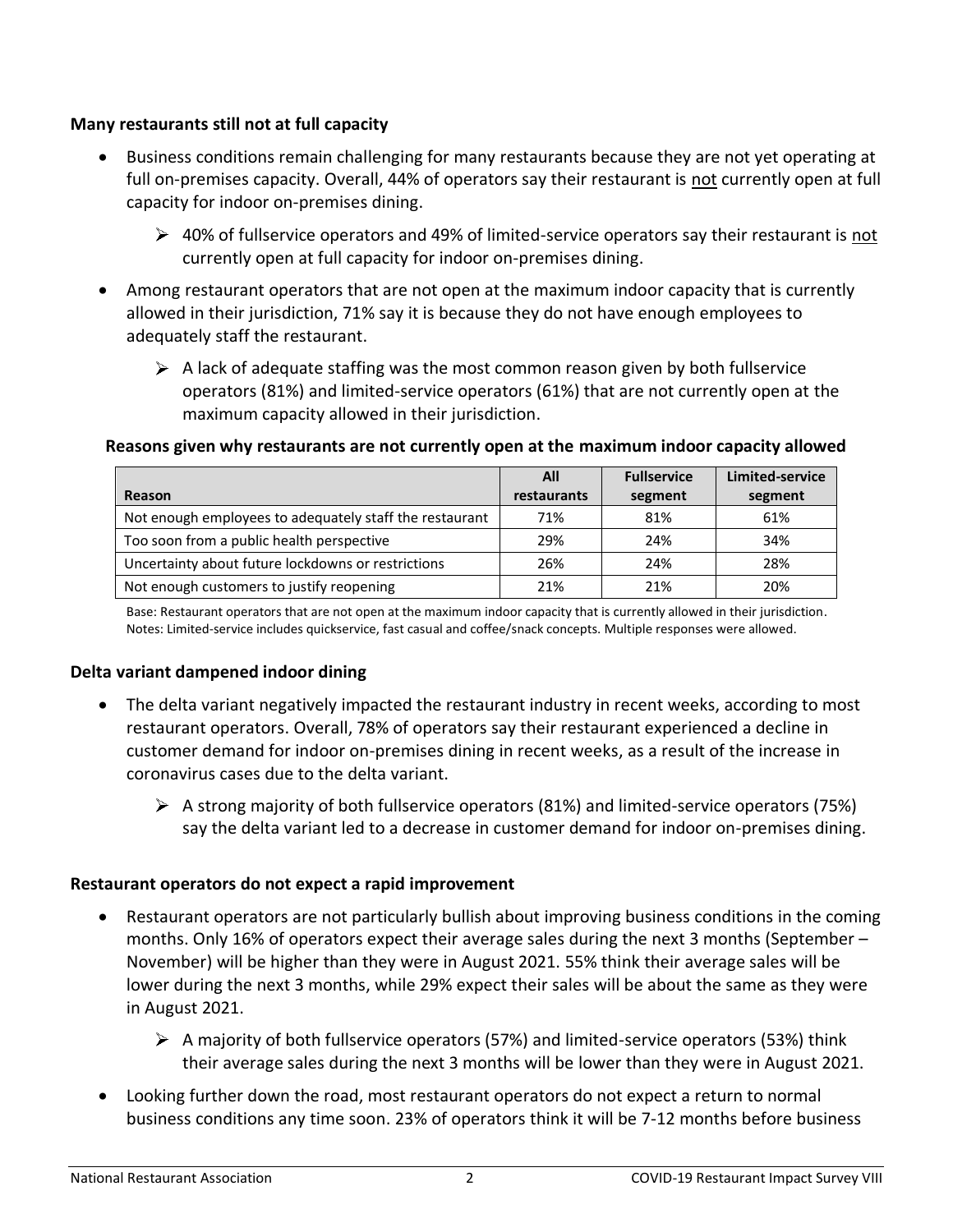conditions return to normal for their restaurant, while 44% think it will be more than a year. An additional 19% of operators say business conditions will never return to normal for their restaurant.

#### **Nearly 4 in 5 restaurants are understaffed**

- Although the industry added back many of the jobs lost during the pandemic, a majority of restaurants remain understaffed. 78% of operators say their restaurant currently does not have enough employees to support its existing customer demand.
	- $\triangleright$  A solid majority of both fullservice operators (81%) and limited-service operators (75%) say their restaurant does not have enough employees to meet customer demand.
- For most restaurants, staffing is significantly below necessary levels. Among restaurants that are currently understaffed, 83% of operators say their restaurant is more than 10% below necessary staffing levels. 39% of operators are currently more than 20% below necessary staffing levels.
	- $\geq$  37% of fullservice operators say their restaurant is currently more than 20% below necessary staffing levels.
	- $\triangleright$  43% of limited-service operators say their restaurant is more than 20% below required staffing levels.

| <b>Restaurant segment</b> | 1% to 5% below<br>necessary levels | 6% to 10%<br>below necessary<br><b>levels</b> | 11% to 15%<br>below necessary<br><b>levels</b> | 16% to 20%<br>below necessary<br><b>levels</b> | More than 20%<br>below necessary<br><b>levels</b> |
|---------------------------|------------------------------------|-----------------------------------------------|------------------------------------------------|------------------------------------------------|---------------------------------------------------|
| <b>All Restaurants</b>    | 3%                                 | 14%                                           | 20%                                            | 24%                                            | 39%                                               |
| Fullservice segment       | 3%                                 | 14%                                           | 21%                                            | 25%                                            | 37%                                               |
| Limited-service segment   | 2%                                 | 14%                                           | 19%                                            | 23%                                            | 43%                                               |

#### **Operators' reporting of how understaffed their restaurant is**

Base: Restaurants that currently do not have enough employees to support their existing customer demand. Note: Limited-service includes quickservice, fast casual and coffee/snack concepts.

• As a result of being understaffed, 68% of operators say their restaurant reduced hours of operation during the last 3 months. 46% of operators cut back on menu items, while 45% closed their restaurant on days that it would normally be open. 44% say they reduced seating capacity as a result of being understaffed. A majority of understaffed fullservice operators took each of these 4 actions during the last 3 months.

#### **Actions taken by restaurants during the last 3 months, as a result of being understaffed**

| <b>Restaurant segment</b> | <b>Reduce hours of operation</b><br>on days that it is open | Reduce number of<br>items on the menu | Close on days that it<br>would normally be open | <b>Reduce seating</b><br>capacity |
|---------------------------|-------------------------------------------------------------|---------------------------------------|-------------------------------------------------|-----------------------------------|
| <b>All Restaurants</b>    | 68%                                                         | 46%                                   | 45%                                             | 44%                               |
| Fullservice segment       | 68%                                                         | 57%                                   | 52%                                             | 57%                               |
| Limited-service segment   | 67%                                                         | 34%                                   | 39%                                             | 30%                               |

Base: Restaurants that currently do not have enough employees to support their existing customer demand.

Notes: Limited-service includes quickservice, fast casual and coffee/snack concepts. Multiple responses were allowed.